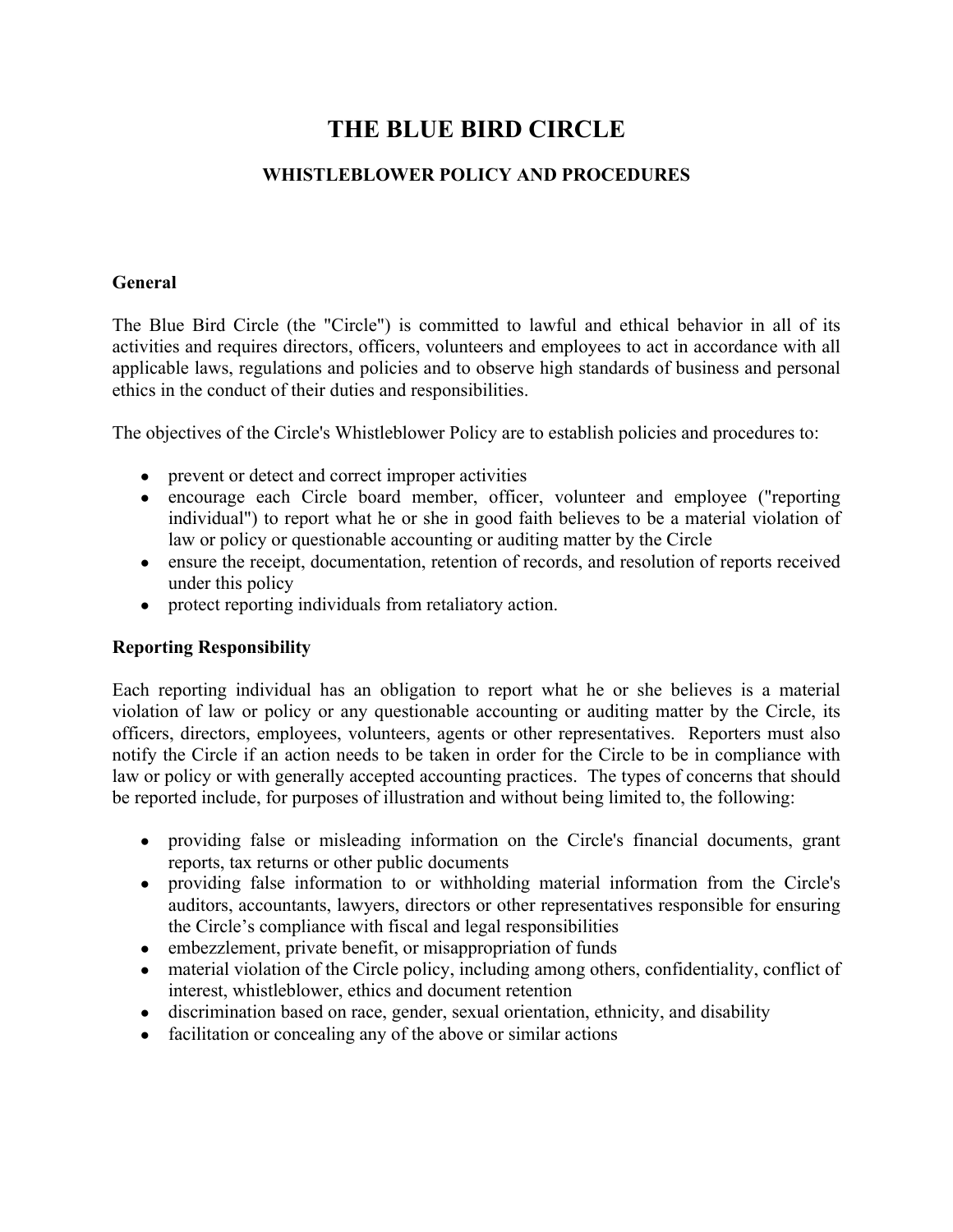# **Reporting Concerns**

# *Employees*

Whenever possible, employees should seek to resolve concerns by reporting issues directly to his/her manager or to the next level of management as needed until matters are satisfactorily resolved. However, if for any reason an employee is not comfortable speaking to a manager or does not believe the issue is being properly addressed, the employee may contact the Circle's attorney Tama Klosek or the President. Whenever practical, reports should be in writing.

## *Directors, Officers and Other Volunteers*

Directors, Officers and other volunteers may submit concerns to the President. If the director, officer or volunteer is not comfortable reporting to the President or if he or she does not believe the issue is being properly addressed, the director, officer or volunteer may report directly to the Circle's attorney Tama Klosek.

Contact information for the President may be obtained by calling the Circle at 713-528-0470. Concerns may be submitted anonymously. Because it is impossible to seek additional information from a reporting individual about anonymous reports, it is essential that such reports contain as much specific information as possible.

## **Handling of Reported Violations**

The Circle will investigate all reports filed in accordance with this policy with due care and promptness. Matters reported internally without initial resolution will be investigated by the President of the Circle to determine if the allegations are true, whether the issue is material and what actions, if any, are necessary to correct the problem. The President will issue a full report of all matters raised under this policy to the Board of Directors. The Board of Directors may conduct a further investigation upon receiving the report from the President.

For matters reported directly to the Circle's attorney, the attorney shall promptly (generally within five business days) acknowledge receipt of the complaint to the complainant if the identity of the complainant is known and conduct an investigation to determine if the allegations are true and whether the issue is material and what, if any, corrective action is necessary. Upon the conclusion of this investigation, shall promptly report the findings to the Board of Directors.

# **No Retaliation**

This Whistleblower Policy is intended to encourage and enable directors, officers, volunteers and employees to raise serious concerns within the organization for investigation and appropriate action. With this goal in mind, no director, officer, volunteer or employee who, in good faith, reports a concern shall be threatened, discriminated against or otherwise subject to retaliation or, in the case of an employee, adverse employment consequences as a result of such report. Moreover, a director, officer, volunteer or employee who retaliates against someone who has